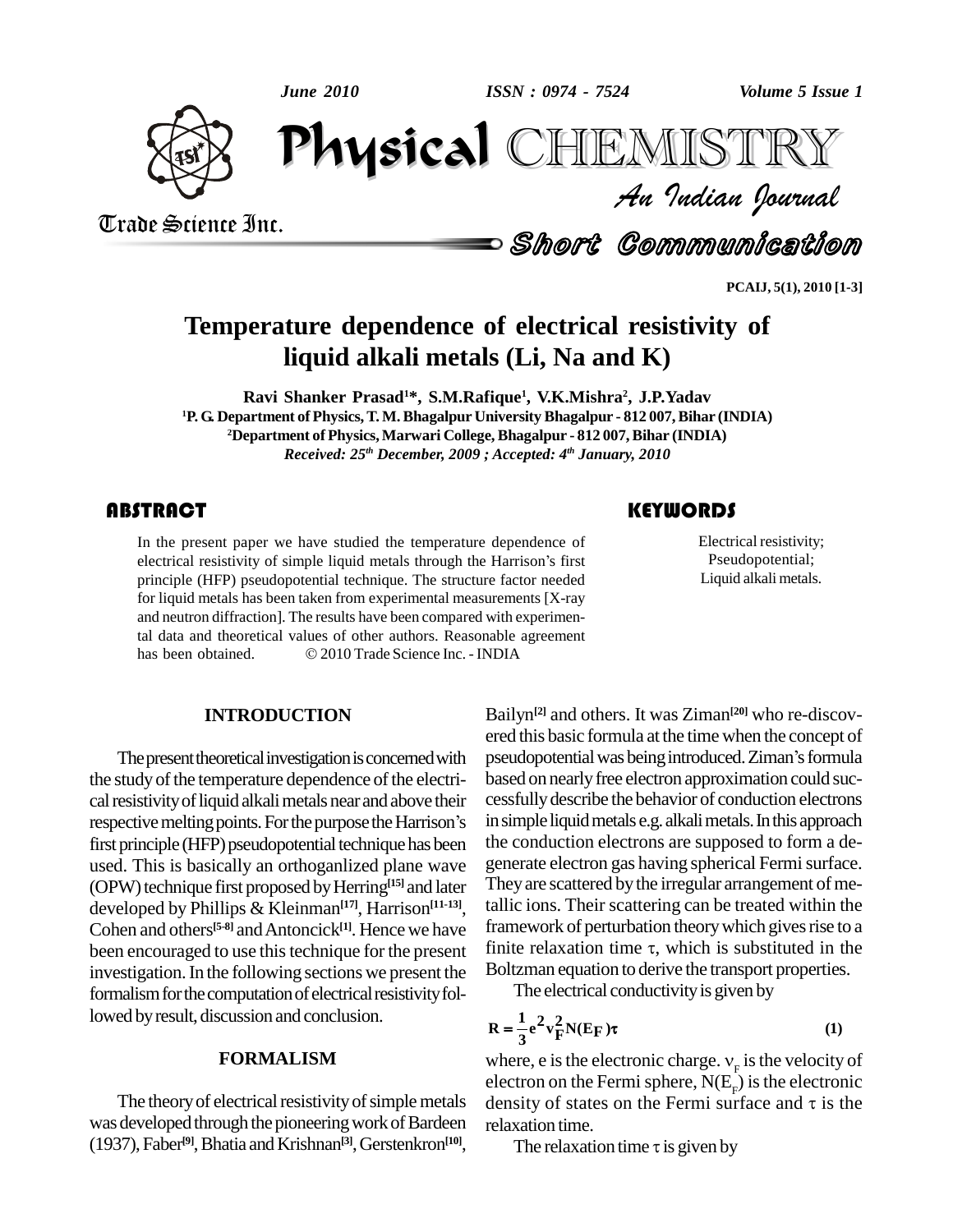# Short Communication *\ort Communi*<br>|(1-cosθ)Q(θ)do

$$
\frac{1}{\tau} = \int (1 - \cos \theta) Q(\theta) d\omega
$$
\n(2)

where,  $Q(\theta)$  is the scattering probability through an angle  $\theta$  into the solid angle d $\omega$ . There are various form of equation (1) but  $Ziman<sup>[21]</sup>$  has shown that this expres-

sion is based on minimum number of approximations.<br>The transition rate per unit solid angle between states  $\begin{bmatrix} k \end{bmatrix}$  and  $\begin{bmatrix} k' \end{bmatrix}$  on the Fermi surface is given by The transition rate per unit solid angle between states

$$
|\mathbf{k}\rangle \text{ and } |\mathbf{k}\rangle \text{ on the Fermi surface is given by}
$$
  
 
$$
\mathbf{Q}(\mathbf{\theta}) = \frac{2\pi}{\hbar} \left| \langle \mathbf{k} | \mathbf{W} | \mathbf{k} \rangle \right| \frac{1}{2} \mathbf{N}(\mathbf{E}_{\mathbf{F}}) / 4\pi
$$
 (3)

Since the spin of the electron does not change on scattering only half of density of states will be available for transition. Hence a factor of half has been intro duced in equation (3). Here W is the crystal potential as<br>which may be expressed as an an  $W(r) = \sum w(r - r_1)$ which may be expressed as<br>W(r) =  $\sum w(r - r_i)$ 

$$
W(r) = \sum_{j} w(r - r_j)
$$
 (4)

where, r<sub>j</sub> is the center of the j<sup>th</sup> ion carrying the potential  $\frac{1}{8}$ **i**<br>where, r<sub>j</sub> is the c<br>w(r – r<sub>j</sub>), by an a  $w(r-r_j)$ , by an argument exactly equivalent to the stan-<br>dard calculation of x-ray or neutron diffraction by liquid ions.

We get the matrix elements for the crystal potential the

$$
\text{We get the matrix elements for the crystal potential}
$$
\n
$$
\langle \mathbf{k} | \mathbf{W} | \mathbf{k} \rangle = \mathbf{w}(\mathbf{k}, \mathbf{q}) \frac{1}{N} \sum_{j} \exp(i\mathbf{q} \cdot \mathbf{r}_{j})
$$
\n(5)

of the potential of an ion normalized to atomic volume. gives the resistivity 13.7 against 12.38  $\mu\Omega$ cm and The rest part on r.h.s. gives the structure factor  $a(q)$ . Clementi eigenvalues with  $\alpha = 2/3$  and  $\beta = 1$  gives the Squaring the expression and taking the statistical aver- Equaling the expression and taking the statistical averages

$$
|\langle \mathbf{k} | \mathbf{w} | \mathbf{k} \rangle|^2 = \mathbf{N}^{-1} |\mathbf{w}(\mathbf{k}, \mathbf{q})|^2 \mathbf{a}(\mathbf{q}) \tag{6}
$$

where,  $a(q)$  is the structure factor and  $w(k, q)$  is the form factor, putting together the above equation and has obt<br>using our rest<br> $\mathbf{q} = 2\mathbf{k}_\text{F} \sin \theta/2$  (7) Potass using

$$
q = 2k_{F} \sin \theta/2 \tag{7}
$$

we get the basic formula for electrical resistivity,  
\n
$$
\mathbf{R} = \frac{3\pi Z \Omega_0}{\hbar e^2} \frac{1}{v_F^2} \int_0^2 |w(\mathbf{k}, \mathbf{q})|^2 a(\mathbf{q}) \frac{1}{4} \left(\frac{\mathbf{q}}{\mathbf{k}_F}\right)^3 d\left(\frac{\mathbf{q}}{\mathbf{k}_F}\right)
$$
 (8)

## **COMPUTATION AND RESULT** the

*I*<br>*I* been comput<br>put paramete<br>exchange p<br>IISTRY The form factor has been computated through various combinations ofinput parameters viz, core energy The form factor has been computated through vari-<br>ous combinations of input parameters viz, core energy ity of L<br>eigenvalues  $\epsilon_{nl}$ , Xa-exchange parameter  $\alpha$  and 3 respe

Physical CHEMISTRY

orthogonalition hole parameter  $\beta$ . To compute the temperature co-efficient of the electrical resistivity the form factors have been computed at two different temperatures one above the melting point of respective metals. For Li these temperatures are 170<sup>o</sup>C and 250<sup>o</sup>C for Na  $105^{\rm o}{\rm C}$  and  $200^{\rm o}{\rm C}$  for K, these are  $70^{\rm o}{\rm C}$  and  $105^{\rm o}{\rm C}$ . The above temperatures have been chosen because the experimental structure factors are available at these temperatures which are required for electrical resistivity calculations.

## **Lithium**

It is observed that with both the eigenvalues Herman-Skillman **[14]** and Clementi **[4]** to be reterred to It is observed that with both the eigenvalues<br>Herman-Skillman<sup>[14]</sup> and Clementi<sup>[4]</sup> to be reterred to<br>as H and C eigenvalues. The form factors using  $\alpha = \alpha_{\text{at}}$ <br>and  $\beta = 1$  give the closest agreement with the experias H and C eigenvalues. The form factors using  $\alpha = \alpha_{vt}$ <br>and  $\beta = 1$  give the closest agreement with the experi-170 °C and 29.0 and 27.8 against 29.1  $\mu\Omega$ cm at 250 °C.  $\beta = 1$  give the closest agreement with the experi-<br>tal data that is 23.7 and 23.4 against 24.8  $\mu\Omega$ cm at<br><sup>o</sup>C and 29.0 and 27.8 against 29.1  $\mu\Omega$ cm at 250<sup>o</sup>C. mental data that is 23.7 and 23.4 against 24.8  $\mu\Omega$ cm at 170<sup>o</sup>C and 29.0 and 27.8 against 29.1  $\mu\Omega$ cm at 250<sup>o</sup>C.<br>However, with both the eigenvalues  $\alpha = 2/3$  and  $\beta = 5/3$ 8 also gives reasonable agreement at 250°C.

### **Sodium**

 $\langle \mathbf{k} | \mathbf{W} | \mathbf{k} \rangle$  =  $\mathbf{w}(\mathbf{k}, \mathbf{q}) \frac{1}{N} \sum_{j} \exp(i\mathbf{q} \cdot \mathbf{r}_j)$  (5) and  $\beta = 5/8$  gives the resistivity 12.6  $\mu\Omega$ cm and the<br>Clementi eigenvalues with  $\alpha = 2/3$  and  $\beta = 5/8$ , gives<br>the resistivity 13.3 aga None of the form factors give close agreement with **Sodium**<br>None of the form factors give close agreement with<br>the experimental data the H-eigenvalues, with  $\alpha$  = 2/3 None of the form factors give close agreement with<br>the experimental data the H-eigenvalues, with  $\alpha = 2/3$ <br>and  $\beta = 5/8$  gives the resistivity 12.6  $\mu \Omega$ cm and the the experimental data the H-eigenvalues, with  $\alpha = 2/3$ <br>and  $\beta = 5/8$  gives the resistivity 12.6  $\mu\Omega$ cm and the<br>Clementi eigenvalues with  $\alpha = 2/3$  and  $\beta = 5/8$ , gives and  $\beta = 5/8$  gives the resistivity 12.6  $\mu\Omega$ cm and the<br>Clementi eigenvalues with  $\alpha = 2/3$  and  $\beta = 5/8$ , gives<br>the resistivity 13.3 against 9.43  $\mu\Omega$ cm at 105<sup>o</sup>C. At 200<sup>o</sup>C the H-eigenvalues with  $\alpha = 2/3$  and  $\beta = 5/8$  gives the resistivity 13.7 against 12.38  $\mu\Omega$ cm and Clementi eigenvalues with  $\alpha = 2/3$  and  $\beta = 1$  gives the menti eigenvalues with  $\alpha = 2/3$  and  $\beta = 5/8$ , gives<br>resistivity 13.3 against 9.43  $\mu\Omega$ cm at 105<sup>o</sup>C. At<br><sup>0</sup>C the H-eigenvalues with  $\alpha = 2/3$  and  $\beta = 5/8$ the resistivity 13.3 against 9.43  $\mu\Omega$ cm at 105<sup>o</sup>C. At 200<sup>o</sup>C the H-eigenvalues with  $\alpha = 2/3$  and  $\beta = 5/8$  gives the resistivity 13.7 against 12.38  $\mu\Omega$ cm and resistivity 17.8 against R<sub>expt</sub> = 12.38  $\mu\Omega$ cm. It is to be mentioned that using Harrison first principle pseudopotential technique and experimental structure factor Singh<sup>[19]</sup> has obtained  $R = 14.2$  to 19.55, Khan<sup>[16]</sup> has obtained  $R = 12.0$ -26.8 and Prasad<sup>[18]</sup> has obtained  $R = 27.8-18.4$  using HFP technique. Hence our results are in reasonable agreement with experiment.

## **Potassium**

For Potassium the C-eigenvalues with  $\alpha$  = 2/3 and **Potassium**<br>For Potassium the C-eigenvalues with  $\alpha = 2/3$  and<br> $\beta = 5/8$  gives R = 13.7 and the H-eigenvalues with  $\alpha =$ For Potassium the C-eigenvalues with  $\alpha = 2/3$  and  $\beta = 5/8$  gives R = 13.7 and the H-eigenvalues with  $\alpha = 2/3$  and  $\beta = 5/8$  gives R = 12.0 against R<sub>expt</sub> = 13.95 cm at  $70^{\circ}$ C. At  $105^{\circ}$ C the H- $\circ$ and the H-eigenvalues with  $\alpha =$ <br>R = 12.0 against R<sub>expt</sub> = 13.95<br><sup>0</sup>C the H-eigenvalues with  $\alpha$  = 2/3 and β = 5/8 gives R = 12.0 against R<sub>expt</sub> = 13.95<br>μΩcm at 70<sup>o</sup>C. At 105<sup>o</sup>C the H-eigenvalues with  $\alpha$  = 2/3 and β = 5/8 gives R = 15.8 and C-eigenvalues with the same combination gives  $R = 13.3$  against  $R_{\text{expt.}} =$  $2/3$  and β = 5/8 give<br>the same combina<br>14.64 μΩcm.

The temperature dependence of electrical resistivity of Li, Na and K has been shown in Figure 1, 2 and 3 respectively. For Li it is observed that the variation of